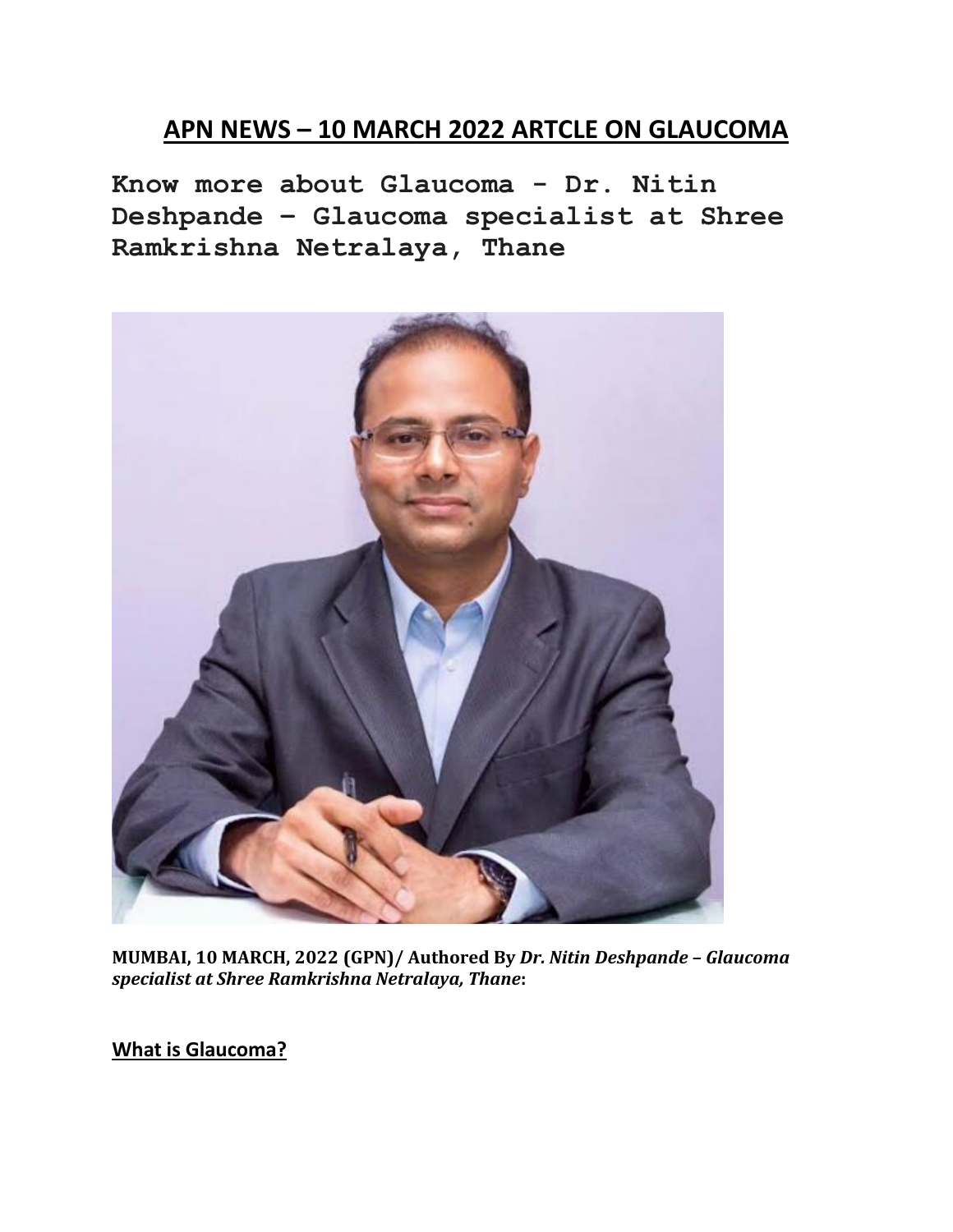It is a disease that damages eye's optic nerve due to increased fluid (Aqueous Humor) pressure; known as intra ocular pressure (IOP).

It is also called as **"kala pani or kachbindu**". This is a silent thief of vision as patient do not realize that one has glaucoma until and unless it reaches to advance stage. And the damage caused by glaucoma is irreversible; treatment can be given only to prevent further damage; vision which has lost once can never be restored back.

#### **Signs and Symptoms of Glaucoma:**

- Most of the patients do not show any symptoms of glaucoma.
- Loss of side (peripheral) vision can be noted while crossing roads. One can miss the vehicles coming from side.
- Eye pain
- Blur vision or sudden loss of vision
- Headache which are not relieved even after taking pain killers.
- Nausea and Vomits.
- Colour Haloes seen around lights specially at nigh time.
- Redness of eye usually happens with severe eye pain.
- Large Eye size
- Difficulties in identifying shades of yellow and blue colours

WHO estimates that globally there are about 4.5 million people who are blind due to glaucoma? In India, glaucoma is a leading cause of irreversible blindness with at least 12 million people suffering from glaucoma and nearly 1.2 million people blind from the disease.

## **What WHO suggests?**

Globally, at least 2.2 billion people have near or distance vision impairment. In at least 1 billion or almost half of these cases, vision impairment could be prevented or is yet to be addressed. This 1 billion people include those with moderate severe vision impairment or blindness due to unaddressed refractive error, cataract, glaucoma, corneal opacity, diabetic retinopathy and trachoma and near vision impairment caused by unaddressed presbyopia.

Glaucoma is 3rd largest causes of blindness in India. It is a greater public health challenge than cataract as it causes irreversible blindness.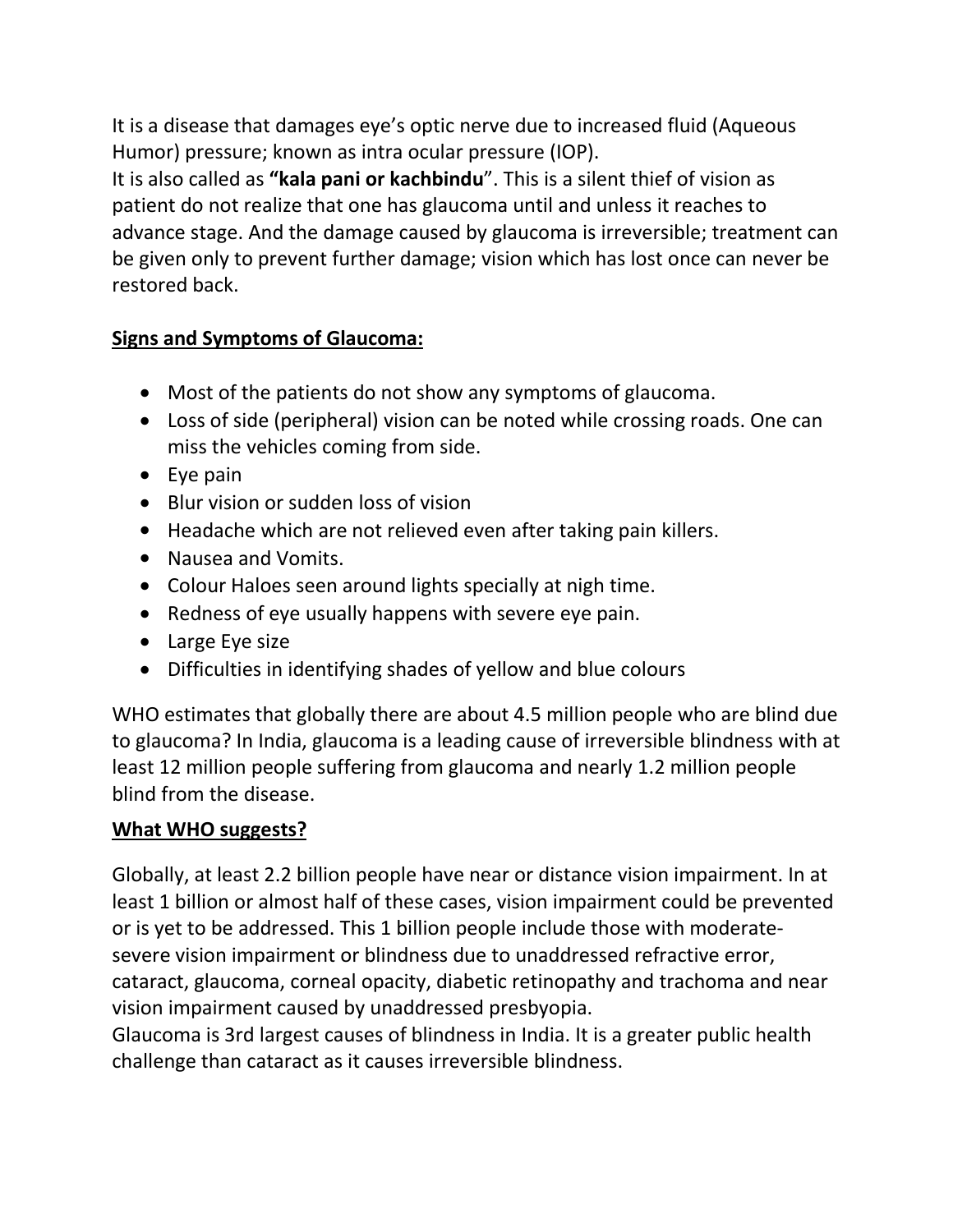## **Causes of Glaucoma:**

- Hereditary or Genetic Glaucoma
- Blocked or restricted drainage of eye fluid (Aqueous Humour)
- Long term use of medications such as oral or Topical Steroids
- Reduced blood flow to optic nerve this nerve once damaged, one can lose vision completely and go blind
- High BP and uncontrolled long-term Diabetes
- Past injuries to Eye
- Cataract which are not operated for longer time
- Congenital (child is born with Glaucoma)

## **Risk Factors in Glaucoma:**

- Family history of Glaucoma: patient whose parents or relatives or siblings have glaucoma are at the highest risk to develop glaucoma.
- High Intra ocular pressure (IOP) like our body has pressure, i.e., BP, eye has its own pressure.
- Age above 50 years: age related changes in eyes can lead to Glaucoma.
- Systemic history such as Diabetes, Hypertension, Heart disorders, Sickle cell anemia: even if all of these illness are well controlled, they can cause glaucomatous damage if they are long term.
- High minus or high plus refractive errors
- Previous eye injuries or head injuries
- Use of oral or topical Steroids for long time.